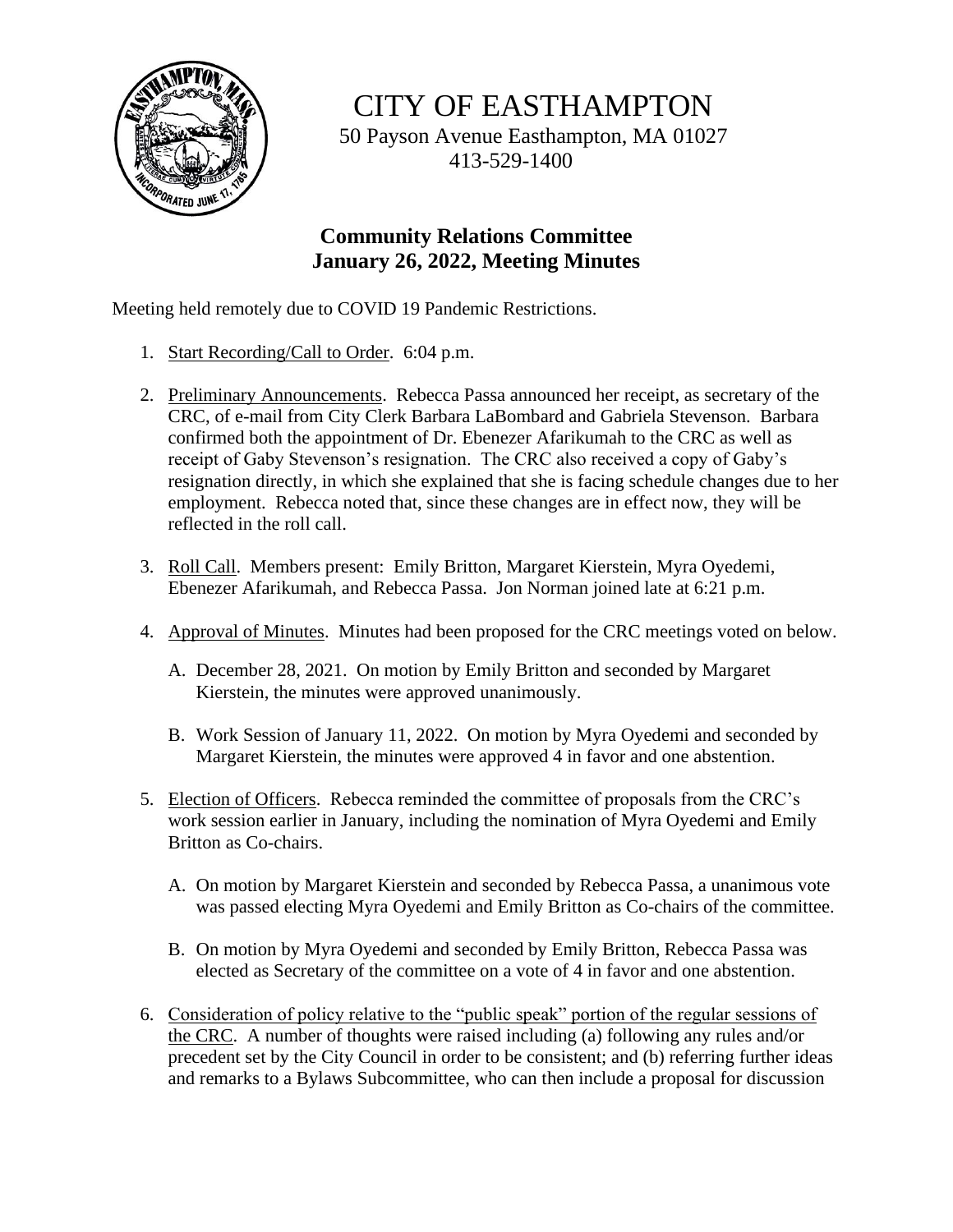as part of a proposed set of Bylaws. It was noted that a report on bylaws is expected as a later item on the agenda.

- 7. Announcements. Further to the "preliminary announcements" already made, Rebecca announced, based on her correspondence with the Easthampton Police Department (EPD), a new police liaison in addition to Lieutenant Dennis Scribner. This liaison is Officer Mitchell Cichy. Officer Cichy has been designated as the Community Resource Officer at the EPD and as the EPD primary point of contact with the CRC. Rebecca read Lieutenant Scribner's introduction of Officer Cichy as well as Officer Cichy's own correspondence, indicating that he was "elated to be given the opportunity to act as one of the Liaisons representing the Police Department and assisting the CRC Committee in the very important role they play in our City." The committee expressed interest in inviting Officer Cichy to a meeting for introductions, although not immediately since we also have scheduled Darryck Dean to follow up with us in February.
- 8. Public Speak. No member of the public took advantage of this opportunity to speak to the committee.
- 9. Reports and follow-up from CRC subcommittees and/or other CRC members, as follows:
	- A. Report re: WinterFest, including but not limited to materials to be provided by Emily and Myra. Emily reported that WinterFest is set to take place on Saturday, February 12th. She said that all outdoor events are happening, while the indoor events have been canceled due to the COVID pandemic. Emily and Myra are planning to attend, with Emily providing a table and maybe a tablecloth. Any and all other CRC members are welcome to come to the parking lot of 50 Payson Avenue to join Emily and Myra on February 12th.
	- B. Action points from our strategic planning sessions with Darryck Dean:
		- (i) Report re: introductory videos of City committee chairs and/or committee members for the City website. Rebecca noted that she tested the CRC YouTube account through the City, which worked fine. That said, Emily recommended tabling the work on these videos for a few months until after priorities including WinterFest are either complete or under control. Ultimately, the Video Subcommittee will need to consider interview questions to be posed, and some clarification is needed regarding the agreement Easthampton Media has with the City and how the CRC work may or may not fit in to that agreement and/or be funded.
		- (ii) Report of the Forum Subcommittee regarding its planning including but not limited to:
			- (a) The possibility of supporting the Undoing Racism work. Myra reported that she communicated with Dr. Lomax Campbell, who indicated he would be happy to work directly with the CRC to coordinate in-person or virtual follow-up sessions to the Undoing Racism workshops administered by his Third-Eye Network. He said that March is a great timeframe for planning purposes and sent over the registration list for the previous sessions in order that outreach can be done either by the CRC or by the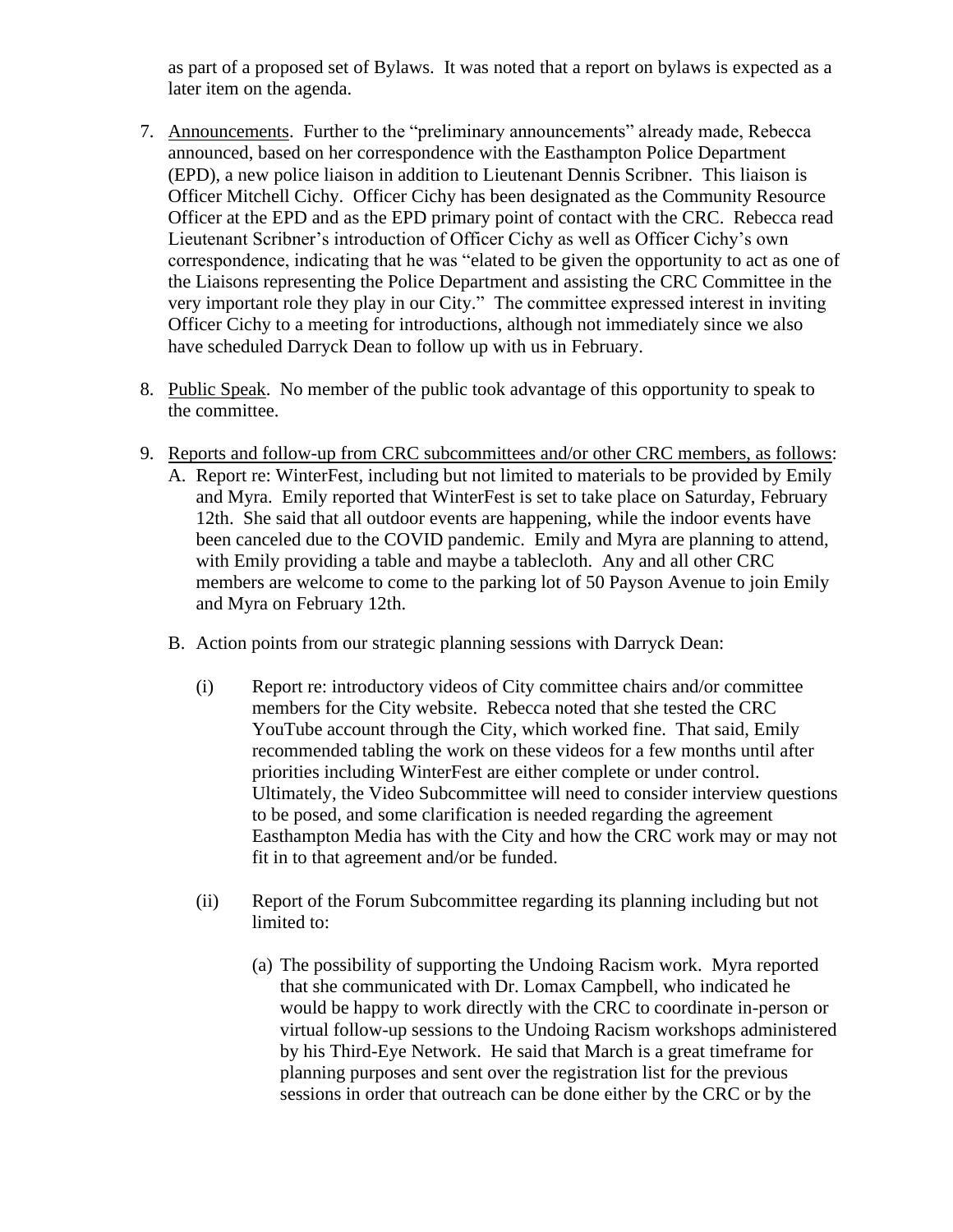Mayor's office. For additional workshops, Dr. Campbell indicated that we would need to begin planning three months in advance in order to have enough time for proper planning, including logistics and marketing. Myra reported that he also recommended that we schedule a time during the first weeks of February to touch base for 60 to 90 minutes. Myra also had some questions about funding that were addressed later in the meeting.

- (b) Neighbors getting to know neighbors. Rebecca didn't think there would be a committee report on this topic, but it is one of the recommendations from Darryck Dean that we would like to keep on our "radar".
- (iii) Follow-up re: Outreach to other groups and organizations, whether public or private and including but not limited to review of organization list and draft "script" for outreach. Rebecca reported that she reached out to Nicole Hendricks, who had led the Mayor's Pledge Work Group, to confirm permission for the use of a list of community businesses and organizations that had been created by the Work Group. This information is now included on a spreadsheet that has been shared with members of the CRC. Rebecca will also share it with our new member, Ebenezer. Committee members are invited to work with Rebecca on accessing the spreadsheet, should there be any difficulty doing so.
- C. Report of the Bylaws subcommittee. Rebecca reported that she searched for an example of a set of bylaws used by an actual human rights committee and has begun to adapt it for the CRC. She sent a draft to Margaret for her input.
- 10. CRC Consideration of above reports from subcommittees and/or members.
	- A. Winterfest. While hearing the above reports, one question was funding. Rebecca recalled from our communications with the Mayor that an account exists for the CRC and the procedure for requesting funds from the account was to provide information to the Mayor's Office regarding what items we are requesting be paid. For WinterFest, Rebecca therefore recommended going through the Mayor's Office to propose a budget and request funds, which may include reimbursements to Emily. Some discussion ensued of what food items the CRC might make available for WinterFest. The discussion included the possibility of buying a large, insulated thermos that the CRC would then have available for this and subsequent events. Later in the meeting, Emily shared some language that is anticipated to be included on the WinterFest advertising page. Some discussion also took place with regard to simplifying methods for the public to share their suggestions for the CRC, such as scanning a QR code and being able to enter suggestions on the City website. Some of these technical details could continue to be considered and worked out in the future.
	- B. Regarding neighbors getting to know neighbors, Eben recounted efforts he had made to get to know his neighbors. He wrote to 30 of his neighbors with some questions: "What do you like about your neighborhood?"

"How could we improve our neighborhood?"

.

So far, he has received one response although he is waiting for others. He reported on the responses, suggesting that these may help the committee get to know what the Easthampton community is looking for.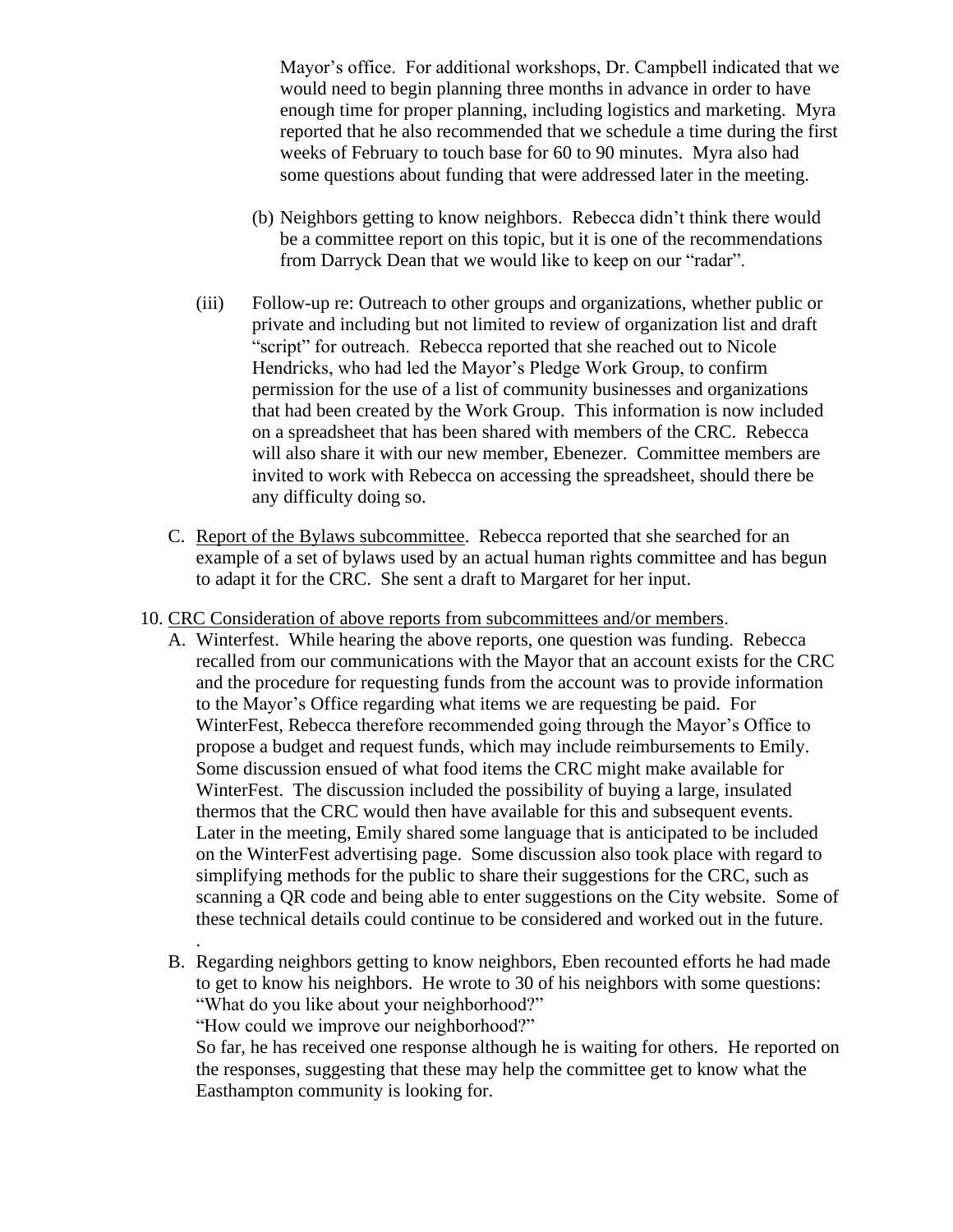C. Regarding Undoing Racism and funding for that work, Rebecca looked through notes of our past meeting and reported that the Mayor had said funding to date for the Undoing Racism work has come under "Economic Development." The Mayor had also stated it would continue to be part of Economic Development for the foreseeable future.

The committee then focused on the follow-up work with Dr. Lomax Campbell. Myra asked whether the committee preferred that we all meet with Dr. Campbell, or should the subcommittee of Myra, Emily and Jon meet with him? Myra volunteered to ask Dr. Campbell whether he has a preference as to whether the meeting should include a quorum and be a public meeting, or whether meeting with the subcommittee would be preferable.

- 11. Follow-up re: CRC statement on incident at Native American Heritage Month including but not limited to procedures for CRC responses in general. The committee noted that proposed statements had been exchanged among a subcommittee that had volunteered to look at this question. Myra volunteered to take a look, to merge the proposed letters and bring it back to the CRC at our next meeting.
- 12. Follow-up re: suggested action point on CRC members getting to know each other on a deeper level. As the CRC reviewed the work of the subcommittees, a suggestion came up regarding scheduling a special Zoom meeting for the sole purpose of getting to know each other. Rebecca offered a separate Zoom Pro account for this purpose that does not belonging to the City. Rebecca will propose dates through a Doodle poll.
- 13. Review of current subcommittees and any additional ones that may be necessary, including what their membership is and what each and all of the work tasks are.

Myra listed the subcommittees as follows:

- Forum Subcommittee, which is tasked with community events and educationals.
- Outreach coordinator or subcommittee, whose role would be as a liaison with existing committees and organizations in the community.
- Bylaws Subcommittee, to create a living document about public speak, votes, definitions, defining roles and rules.
- Onboarding or Welcoming Subcommittee
- Finance and Budgeting Subcommittee
- Digital Communications (part of outreach? including Facebook?)
- Recruitment or Membership Subcommittee

Myra offered to create a Google form listing the subcommittees that CRC members could access and mention their interest in one or more of the committees on the list. Rebecca offered to create a spreadsheet on the City Google account and share it with Myra and all committee members, in order to assist Myra in creating an accessible list.

14. Next meeting dates: The CRC confirmed that its next meeting will be February 23, 2022, at 6:00 p.m. It was decided that subsequent meetings will be on the fourth Wednesday of each month, with the March meeting being on March 23<sup>rd</sup>.